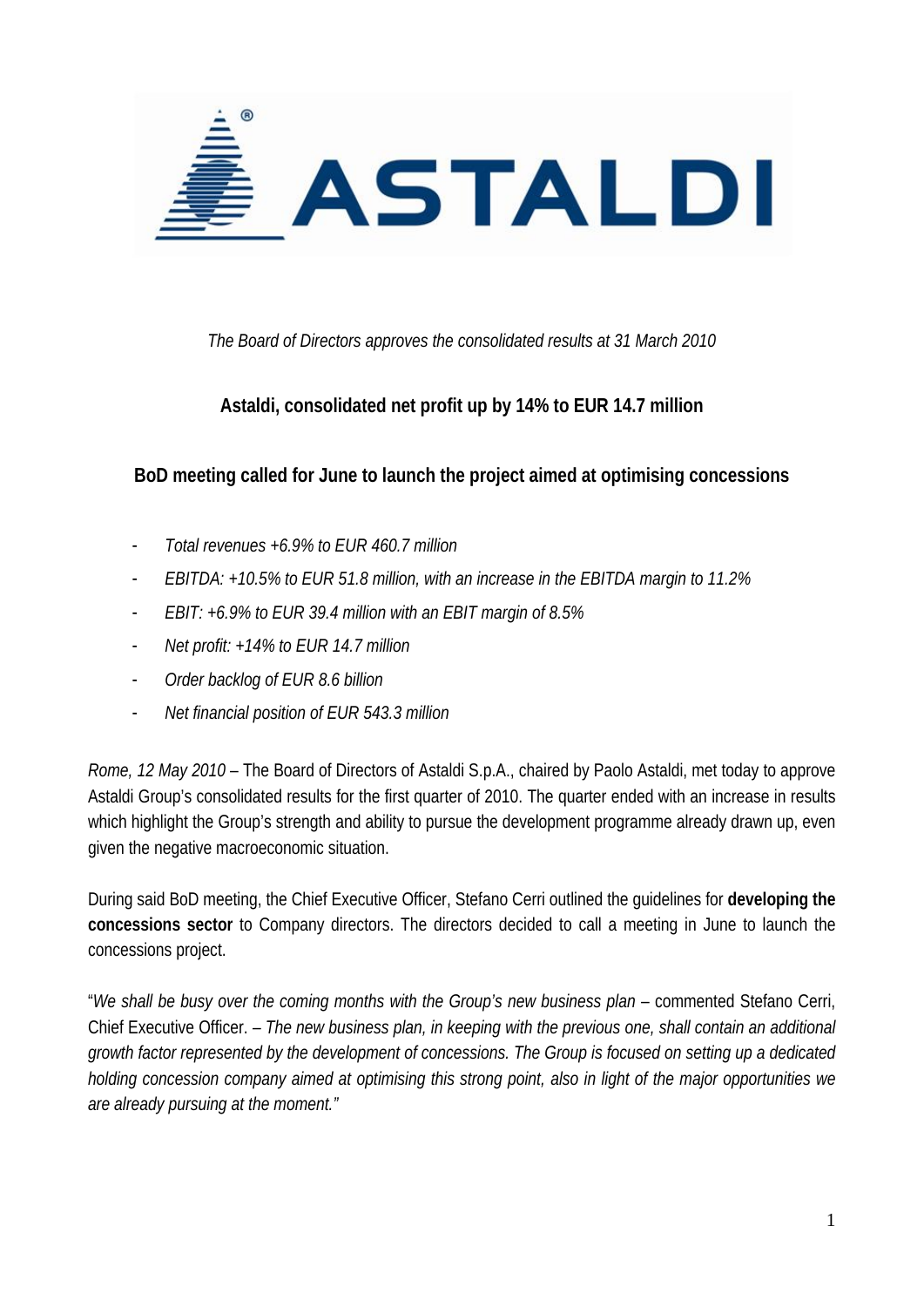# CONSOLIDATED ECONOMIC AND FINANCIAL RESULTS AT 31 MARCH 2010

Even given the negative market situation, Astaldi Group ended Q1 2010 with an increase in financial and economic results: **total revenues amounted to EUR 460.7 million** (+6.9% compared to EUR 431.1 million at 31 March 2009). **Excellent earning levels were confirmed** with an **EBITDA margin which increased to 11.2%** and an **EBIT margin of 8.5%**, in relation respectively to EBITDA of EUR 51.8 million (+10.5%, EUR 46.9 million at 31 March 2009) and EBIT of EUR 39.4 million (+6.9%, EUR 36.8 million in Q1 of 2008). **Consolidated net profit amounted to EUR 14.7 million, up by 14%** (EUR 12.9 million at 31 March 2009), with a **net margin which increased to 3.2%**. The **order backlog amounted to EUR 8.6 billion** (EUR 9 billion at the end of 2009).

Given the level of production, **total net financial debt, excluding treasury shares, totalled EUR 543.3 million** at 31 March 2010 (EUR 422.7 million at 31 December 2009 and EUR 422.4 million at 31 March 2009), showing an increase compared to the figure at the end of 2009, **yet an increase whose dynamics were fully envisaged.** It should be recalled that net financial debt typically witnesses an increase in the first and third quarters due to the seasonal nature of the financial cycle and also as a result of allocation of funds by public clients.

| Main consolidated economic<br>results (EUR/000) | 31 March 2010 | %      | 31 March 2009 | %      | YOY<br>difference<br>(%) |
|-------------------------------------------------|---------------|--------|---------------|--------|--------------------------|
| Total revenues                                  | 460,726       | 100.0% | 431,153       | 100.0% | $+6.9\%$                 |
| EBITDA                                          | 51,819        | 11.2%  | 46.883        | 10.9%  | $+10.5%$                 |
| EBIT                                            | 39,385        | 8.5%   | 36,844        | 8.5%   | $+6.9\%$                 |
| Net financial income and charges                | (16, 182)     | (3.5%) | (15,888)      | (3.7%) | $+1.8%$                  |
| Pre-tax profit                                  | 23,919        | 5.2%   | 21,370        | 5.0%   | $+11.9%$                 |
| Group net profit                                | 14,702        | 3.2%   | 12,902        | 3.0%   | $+14.0%$                 |

# Consolidated economic results at 31 March 2010

Accounts at 31 March 2010 reflected the **positive trend of projects in progress** in Italy and abroad.

**Total revenues at 31 March 2010 increased by 6.9%**, totalling **EUR 460.7 million** (EUR 431.1 million in Q1 2009) thanks to the contribution of **EUR 441.8 million of operating revenues** (+6.9%, EUR 413.5 million at 31 March 2009) and **EUR 18.9 million of other operating revenues** (+6.9%, EUR 17.7 million in Q1 2009)1. Said figures are even more interesting if we consider that the income statement for the quarter shows the effects of devaluation of the *bolívar fuerte*, performed by the Venezuelan government in January 2010, which led to a drop in the volume of revenues expressed in Euros, even though it did not have any significant effect on the result thanks to provisions made in previous financial statements.

 $\overline{a}$ 1 While calculating and recognising revenues pursuant to IFRIC 12, the margin relative to concessions that are still under construction directly held by Astaldi was taken into account, including at a comparative level, as provided for in the reference standard.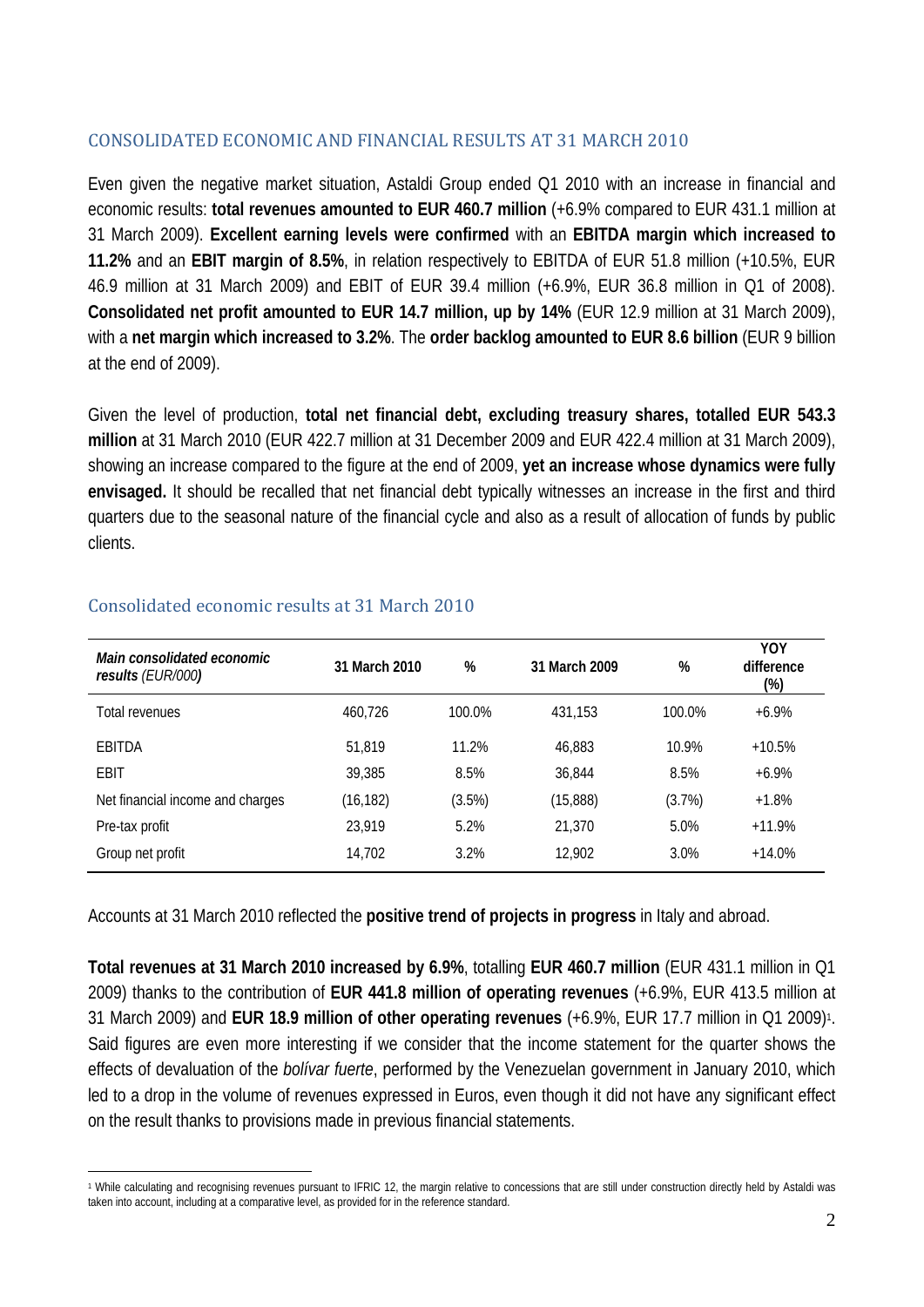Operating revenues show **suitable diversification of the risk profile related to activities,** confirming the strengthening of foreign activities accompanied by a significant contribution from the domestic sector: **44.6% of operating revenues are generated in Italy** while **the remaining 55.4% are generated abroad**, mainly in Turkey, Eastern Europe and Latin America.

**Transport infrastructures confirmed its key role** for the Group's activities, accounting for 80.1% of operating revenues. **Significant contributions also came from the energy production plants and renewable energy sectors (16.5%), as well as civil and industrial construction (3.4%)**. It should be remembered that income generated from management of the new Hospital in Mestre does still not feature among accounts; indeed, the accounting standards adopted do not make the contribution from said concession project visible in the revenues structure and margins – the stake held by Astaldi in Veneta Sanitaria Finanza di Progetto S.p.A., the SPV set up for this project is below the limits set for balance sheet consolidation.

The projects in progress in the railway, underground and motorway sectors (the **Turin rail junction**, the **Bologna Central High-Speed Station** the **new underground lines** in **Rome, Milan and Brescia** and the **two lots of the Jonica National Road)** made the greatest contribution to said figures as regards Italy, while as regards foreign activities, the main contributions came from the projects in progress in **Eastern Europe (railways and motorways in Romania and Poland), Turkey (undergrounds, bridges), Algeria (railways, motorways), Chile (renewable energy), and Central and South America (railways, roads, energy production plants)**. The results achieved by the Group at a consolidated level reflect the management's strategic aim of maintaining production levels for each geographical area such as to ensure balanced and welldiversified expansion of activities, backed up by a coherent level of invested capital. The additional diversification of activities, seen from 2009 with the opening of new markets in Chile, Poland and Peru, is to be considered in this light.

| Order backlog by geographical area<br>(EUR/millions) | 31 March 2010 | %      | 31 March 2009 | %      |
|------------------------------------------------------|---------------|--------|---------------|--------|
| Italy                                                | 197           | 44.6%  | 215           | 52.1%  |
| Abroad                                               | 245           | 55.4%  | 198           | 47.9%  |
| Europe                                               | 108           | 24.4%  | 31            | 7.5%   |
| America                                              | 112           | 25.3%  | 97            | 23.5%  |
| Asia                                                 | (2)           | (0.5)% | 38            | 9.2%   |
| Africa                                               | 27            | 6.1%   | 32            | 7.8%   |
| Total                                                | 442           | 100.0% | 413           | 100.0% |
|                                                      |               |        |               |        |
| Order backlog by sector<br>(EUR/millions)            | 31 March 2010 | %      | 31 March 2009 | %      |
| <b>Transport infrastructures</b>                     | 354           | 80.1%  | 316           | 76.5%  |
| Hydraulic works and energy production<br>plants      | 73            | 16.5%  | 27            | 6.5%   |
| Civil and industrial construction                    | 15            | 3.4%   | 70            | 17.0%  |
| Total                                                | 442           | 100.0% | 413           | 100.0% |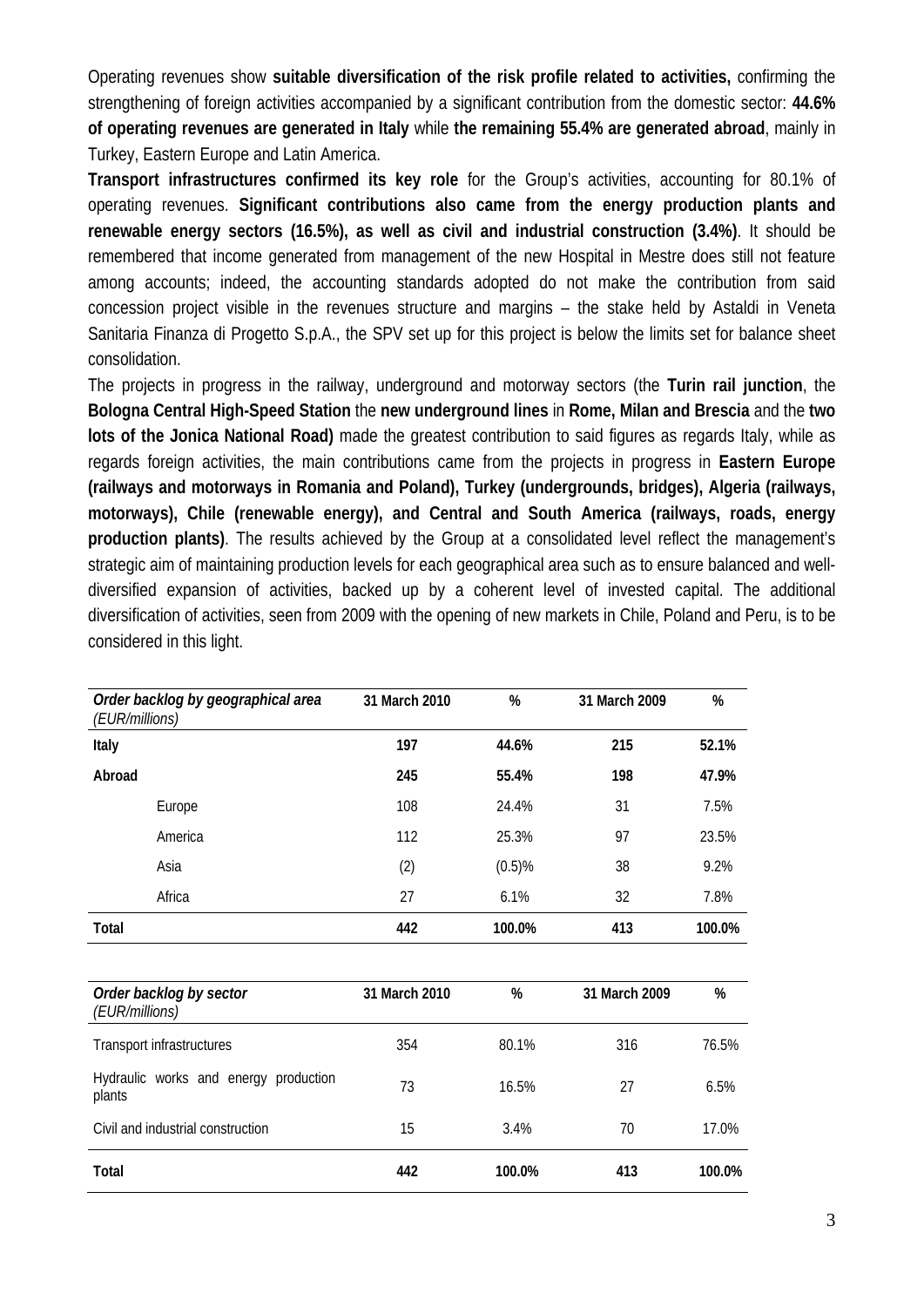**The cost structure reflects the increase in activities seen mainly abroad** and, at the same time, the order backlog's increasing focus on general contracting projects involving the railway/underground sector where the use of outsourcing and joint ventures for contract management is more common.

At 31 March 2010, the **cost of production amounted to EUR 342 million** (74.2% of total revenues) which is equal to a 6.7% increase if compared to EUR 320.5 million for the same quarter of 2009. **Personnel costs totalled EUR 61 million** (13.2% of total revenues) against a more limited increase for the quarter of 1.9% (EUR 59.9 million in Q1 2009). **Other operating costs amounted to EUR 5.9 million** (1.3% of total revenues), up by EUR 2 million in absolute terms compared to EUR 3.9 million at the end of Q1 2009.

**Excellent earning levels were confirmed,** in keeping with the results already recorded for some years now for Astaldi Group's overall activities, in Italy and abroad, **thanks to the high quality of the order backlog**. The **EBITDA margin stood at 11.2%** and the **EBIT margin at 8.5%**, in relation to **EBITDA which increased by 10.5% to EUR 51.8 million** (EUR 46.9 million at 31 March 2009) and **EBIT of EUR 39.4 million** (**6.9%**, EUR 36.8 million at 31 March 2009). The validity of these results is backed up by the fact that the accounts for the quarter include conservative provisions for projects in progress, aimed at preventing any reductions in margins. Proof of this can be seen in the fact that, even given the major devaluation of the Venezuelan *bolivar*, the Group's accounts for the quarter were only marginally affected by this event since it was already included in previous years' results.

As regards financial operations, **net financial charges amounted to EUR 16.2 million**, which is equal to a 1.8% increase compared to EUR 15.9 million at the end of March 2009, showing a trend in keeping with the forecasts for this income statement item for the first part of the year2.

**Pre-tax profit totalled EUR 23.9 million**, **up by 11.9%** compared to EUR 21.4 million at 31 March 2009. **Group net profit also increased, showing a +14% increase and amounting to EUR 14.7 million** (EUR 12.9 million at 31 March 2009). The **net margin increased to 3.2%**, with an estimated tax rate of 38%.

| Main consolidated equity and financial results<br><i>(EUR/000)</i> | 31 March 2010 | 31 December<br>2009 | 31 March 2009 |
|--------------------------------------------------------------------|---------------|---------------------|---------------|
| Net fixed assets                                                   | 453,617       | 459,099             | 376,157       |
| Working capital                                                    | 545,731       | 406,369             | 441,336       |
| Total provisions                                                   | (33, 360)     | (33, 364)           | (31,628)      |
| Net invested capital                                               | 965,989       | 832,104             | 785,865       |
| Net total financial debt                                           | (547, 733)    | (427, 921)          | (428, 293)    |
| <b>Equity</b>                                                      | 418,256       | 404,183             | 357,572       |

# Consolidated equity and financial results at 31 March 2010

The equity and financial structure reflects the effects of **consolidation of the Group's role** in Italy and abroad, as well as the **guaranteed support for production** for all activities in progress.

 $\overline{a}$ <sup>2</sup> While calculating and recognising financial income and charges pursuant to IFRIC 12, the effects of discounting back of guaranteed cash flows and charges on financial debt in relation to concessions in which Astaldi holds direct stakes were taken into account, including at a comparative level.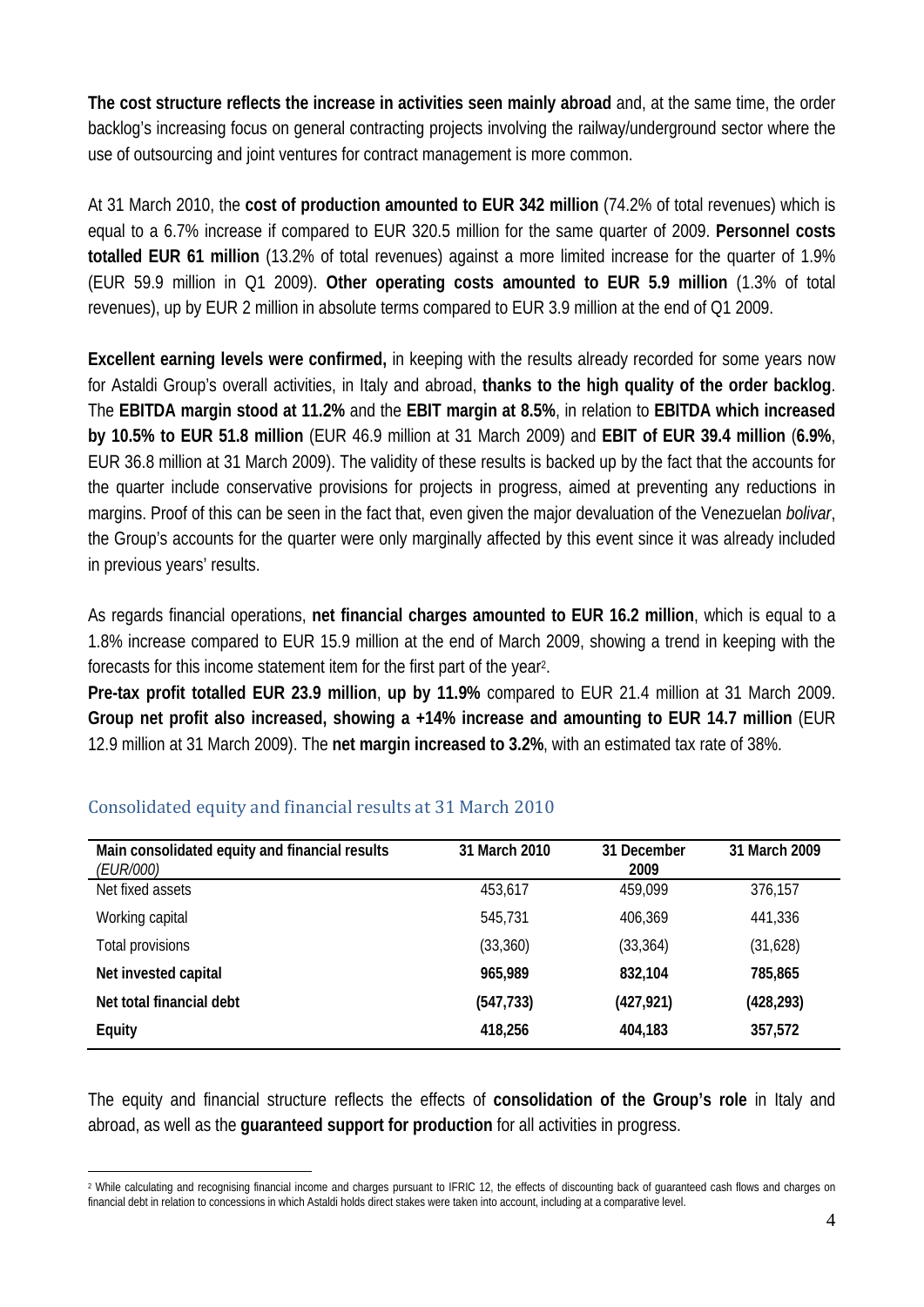At 31 March 2010, **net fixed assets totalled EUR 453.6 million** (EUR 459.1 million at 31 December 2009 and EUR 376.2 million at the end of Q1 2009), with a trend for the first three months of 2010 that **confirms the balance achieved**, which provides for hedging of investments in technical resources through self-financing generated by amortisation and depreciation3.

**Working capital amounted to EUR 545.7 million** (EUR 406.4 million at 31 December 2009 and EUR 441.3 million for Q1 2009), recording an increase in absolute terms of approximately EUR 139 million during the first three months of the year, due to the increase seen **in works in progress** – mainly related to activities performed in Italy (undergrounds) and abroad (Turkey, Algeria, Central and South America) – and in **accounts receivable**. Indeed, if on the one hand the accounts for the quarter fully reflect the support guaranteed in recent years to projects in progress, on the other hand they do still not take into account payments expected for some foreign projects in progress. Specifically, as regards activities in Venezuela, it should be noted that in April, the President of the Republic approved expenditure to cover the railway projects in progress. This will make it possible to restore the financial balance of said projects in the short-term, decreasing the levels of invested capital. Lastly, it is important to note that the working capital trend, on a quarterly basis, is traditionally penalised during the first quarter by the payment cycle of local administrations that often adopt expenditure management policies which see the speeding up of payments during the second and fourth quarters.

On the whole, **the increase in activities and working capital trend justify the increase in net invested capital** whichtotalled EUR 966 million at 31 March 2010 (EUR 832.1 million at 31 December 2009 and EUR 785.9 million at 31 March 2009), recording an increase of approximately EUR 134 million during the quarter.

**Equity** at 31 March 2010 **increased to EUR 418.3 million** (EUR 404.2 million at 31 December 2009 and EUR 357.6 million at the end of Q1 2009) and, when compared to net invested capital, showed an **overall net financial debt of EUR 547.7 million** (EUR 427.9 million at 31 December 2009 and EUR 428.3 million for Q1 2009). The trend for said figure, up on the figure at the end of 2009, **was fully envisaged** due to the seasonal effects as detailed above.

**Overall net financial debt, excluding treasury shares, totalled EUR (543.3) million** – compared to EUR (422.7) million at the end of 2009 and EUR (422.4) million at 31 March 2009 –, recording a difference for the quarter that is to be mainly attributed to the dynamics of projects in progress which, during this phase, have witnessed major absorption of working capital which is expected to return to standard levels by the end of the year. It must also be remembered that investments in the project finance sector continued during the quarter in question, as provided for in the Group's development plan.

 $\overline{a}$ <sup>3</sup> While calculating and recognising fixed assets pursuant to IFRIC 12, the effects related to adjustment of freely transferable assets in relation to concessions directly held by Astaldi were taken into account, including with reference to the equity situation at 31 December 2009 and 31 March 2010.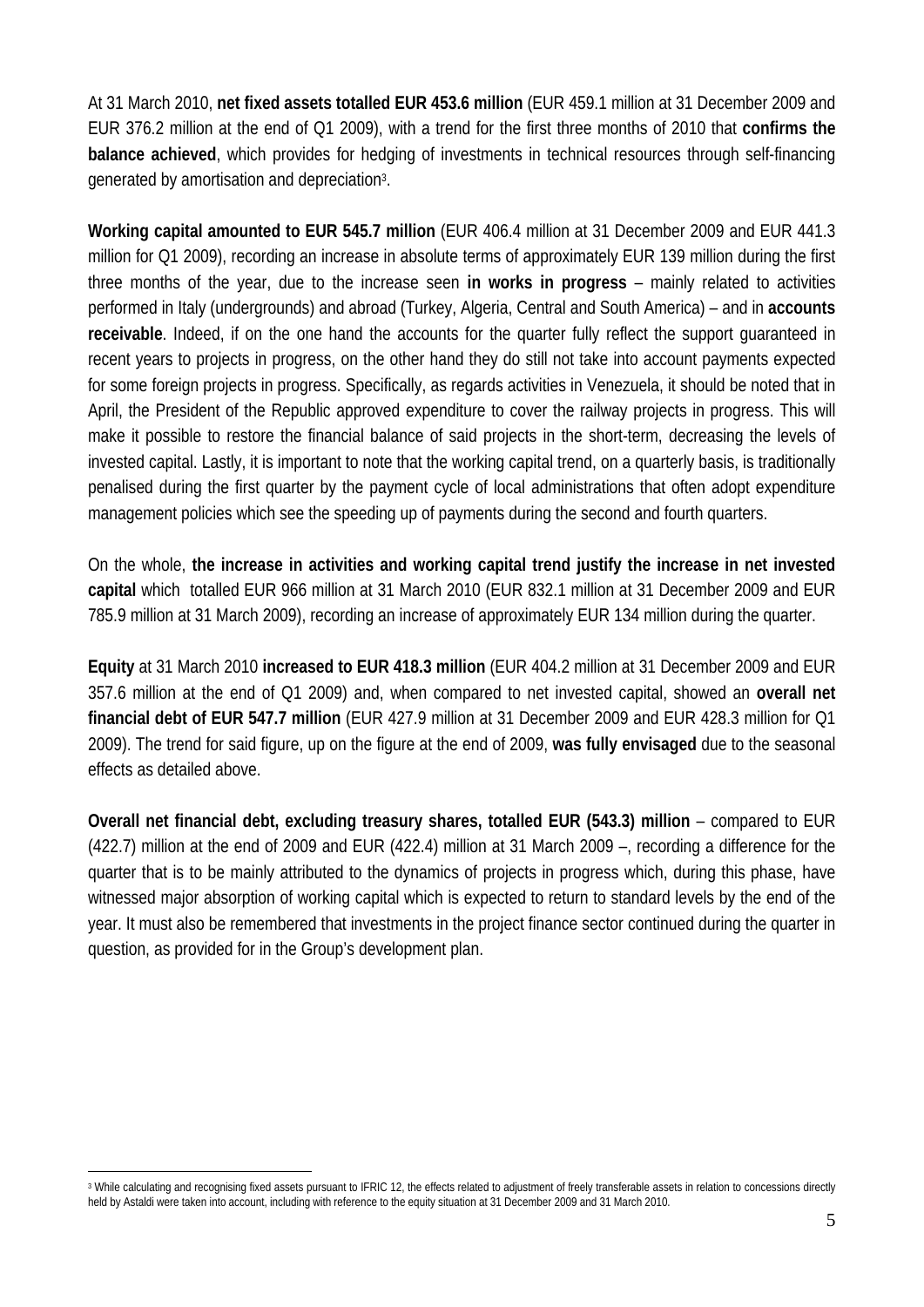|   | Consolidated net financial position<br>(EUR/000) |           | 31/03/10   | 31/12/09   | 31/03/09   |
|---|--------------------------------------------------|-----------|------------|------------|------------|
|   | A Cash and cash equivalents                      |           | 291,304    | 444,138    | 285,793    |
| B | Securities held for trading                      |           | 3,532      | 4,175      | 5,718      |
|   | c Available funds                                | $(A+B)$   | 294,836    | 448,312    | 291,511    |
|   | D Financial receivables                          |           | 29,481     | 21,789     | 21,091     |
|   | E Current bank payables                          |           | (293, 910) | (334, 442) | (281, 405) |
|   | Current share of non-current indebtedness        |           | (36, 485)  | (20, 430)  | (15, 416)  |
|   | G Other current financial payables               |           | (10,966)   | (11, 111)  | (7,660)    |
|   | H Current financial debt                         | $(E+F+G)$ | (341, 360) | (365, 983) | (304, 482) |
|   | Net current financial debt                       | $(H+D+C)$ | (17, 043)  | 104,118    | 8,120      |
|   | Non-current bank payables                        |           | (575, 885) | (571, 450) | (458, 817) |
|   | K Other non-current payables                     |           | (4,507)    | (4,950)    | (13, 302)  |
|   | L Non-current financial debt                     | $(K+J)$   | (580, 392) | (576, 400) | (472, 119) |
|   | M Net financial debt                             | $(L+I)$   | (597, 435) | (472, 282) | (463,999)  |
|   | N Receivables arising from concessions           |           | 49,703     | 44,361     | 35,705     |
|   | O Total financial debt                           |           | (547, 733) | (427, 921) | (428, 293) |
|   | P Treasury shares on hand                        |           | 4,382      | 5,172      | 5,905      |
|   | Q Total net financial position                   |           | (543, 350) | (422, 749) | (422, 388) |
|   |                                                  |           |            |            |            |

The **group's financial structure remains focused on the medium/long-term** with the first significant deadline scheduled for 2013.

The share of invested capital used for project finance initiatives amounts to approximately EUR 130 million, referable to equity paid into healthcare construction and underground projects, construction costs for car parks under concession as well as equity investments for the concession related to the Chacayes hydroelectric plant in Chile. This resulted in a debt/equity ratio of 1.3 at 31 March 2010 with a corporate debt/equity ratio of 1.1 (calculated by excluding the share of debt related to concession/project finance activities insofar as without recourse/self-liquidating.

# ORDER BACKLOG AT 31 MARCH 2010

**Astaldi Group's order backlog** at 31 March 2010 **amounted to approximately EUR 8.6 billion**, EUR 6.1 billion of which for construction activities, mainly general contracting projects, and the remaining EUR 2.5 billion to the concession/project finance sector.

The backlog's overall structure is in keeping with the policy of **strategic balancing of activities**, pursued by the Group in recent years. Indeed, it must be remembered that Astaldi Group has been striving to consolidate its role in areas where traditionally present for some years now, ensuring at the same time suitable diversification of the overall risk profile of activities. If said strategy led to the opening of three new markets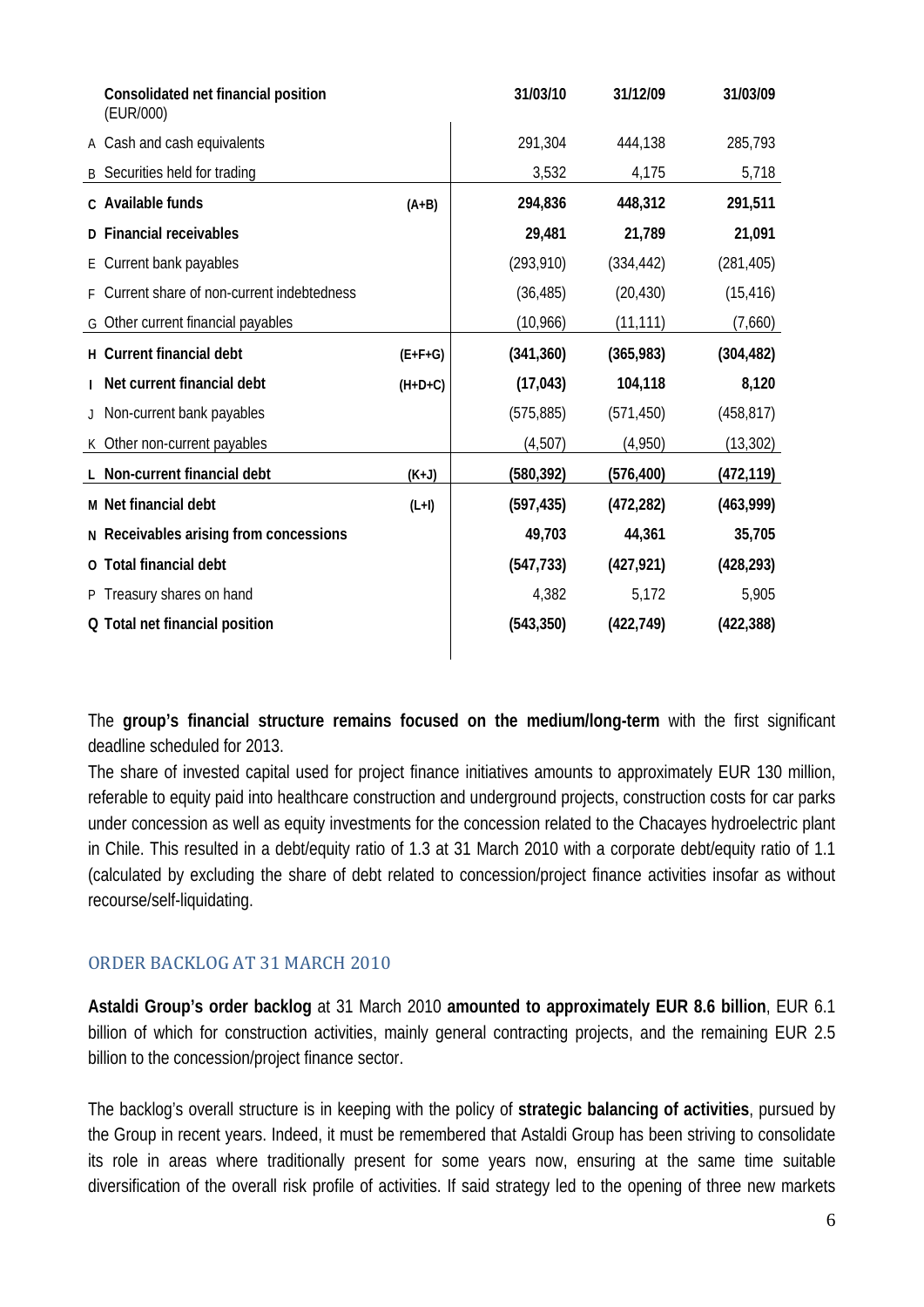(Chile, Poland, Peru) during 2009, it is envisaged that opportunities which present themselves in markets adjacent to those where traditionally present (Brazil, Panama) will be looked at with greater interest over the coming years. The Group's desire to keep invested capital under levels of attention, and hence the share of order backlog referable to each individual area where present, remains unchanged.

In keeping with 2009 figures, the order backlog is equally distributed among activities in Italy and activities abroad: **52% of activities refer to the domestic market** (EUR 4,452 million compared to EUR 4,647 million at 31 December 2009), while the remaining **48%** (EUR 4,191 million compared to EUR 4,384 million at 31 December 2009) **comprises foreign initiatives**, mainly in Eastern Europe, Turkey, Central and South America and Algeria**. The Group does not operate in countries belonging to the so-called PIGS area**  (Portugal, Ireland, Greece, and Spain)**.** 



#### *Breakdown of order backlog at 31 March 2010 according to geographical area and sector*

| Order backlog<br>(EUR/000.000) | 01/01/2010 |       | <b>Increases</b> | Decreases for<br>production | 31/03/2010 |
|--------------------------------|------------|-------|------------------|-----------------------------|------------|
| Italy                          |            | 4,647 | 2                | (197)                       | 4,452      |
| Abroad                         |            | 4,384 | 52               | (245)                       | 4,191      |
|                                | Europe     | 1,667 | 8                | (108)                       | 1,567      |
|                                | America    | 2,124 | 44               | (112)                       | 2,056      |
|                                | Africa     | 591   | 0                | (27)                        | 564        |
|                                | Asia       | າ     |                  |                             | 4          |
| Order backlog                  |            | 9,031 | 54               | (442)                       | 8,643      |

As in the past, **construction activities prevail among the backlog** (71.4% of total orders), thanks to the contribution of EUR 5,416 million from transport infrastructures (63% of the total backlog), EUR 415 million from civil and industrial construction (5%) and EUR 343 million from energy production plants and renewable energy (4%). On the whole, all these projects offer an average duration of 4.5 years, with Italy accounting for EUR 2,577 million and the remaining EUR 3,597 referring to foreign projects (mainly Turkey, Eastern Europe, Central and South America, Algeria and the Middle East).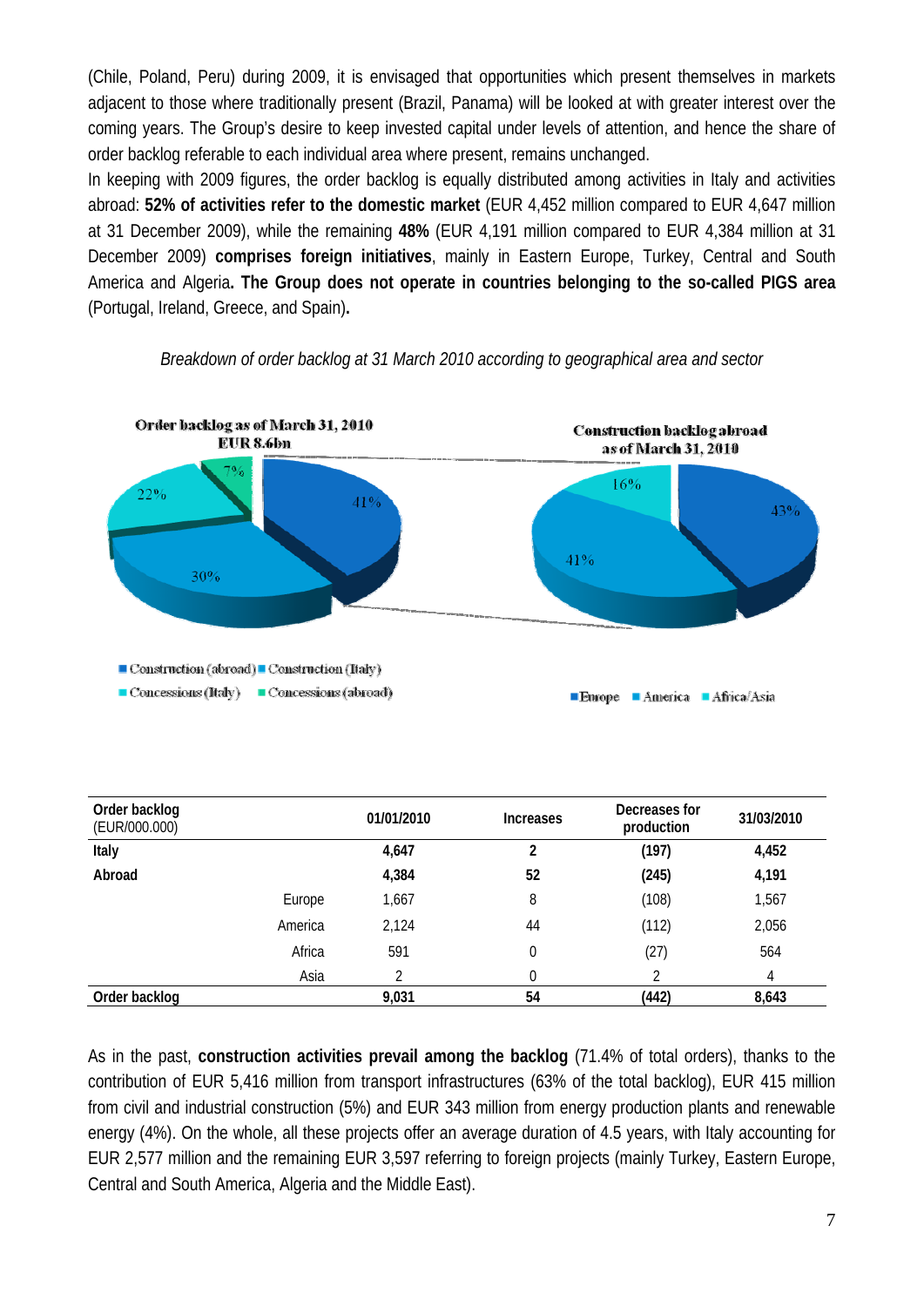In addition to construction activities, the order backlog at 31 March 2010 also comprises EUR 2,469 million of **concession initiatives (28.6% of overall activities)**, EUR 1,875 million of which refer to the domestic market (in the urban transport infrastructures, healthcare construction and car parks sectors) and the remaining EUR 594 million to the foreign market (renewable energy and water in Chile and Honduras respectively). The figures shown do still not include the concession for the Gebze-Izmir motorway in Turkey (which was preliminarily awarded in July 2009 and for which finalisation of the contract is pending) and the concession for the Ancona Port links to the surrounding road network (which sees Astaldi as sponsor pending the final outcome of the award procedure). As regards all other concession projects, the figures for management quota included in the backlog are to be taken as the discounted value of concession revenues related to Astaldi' stake. It must be recalled that the figures calculated in this manner, with regard to the concessions sector, are not reflected in the financial statements since, in accordance with the reference accounting standards, the stakes held in said projects do not always allow for line-by-line or proportional consolidation. In this case the effect is therefore limited to entry among financial operations under the heading "Effects of valuation of equity investments using equity method". It must also be noted that the order backlog only includes changes related to orders for which contracts have been entered into. As a matter of fact, the commercial activities being performed are generating extremely positive results for which it is forecast that, during 2010, the flow of new orders may be in line with that achieved in previous years.

Lastly, it must be recalled that the backlog only includes contracts with public counterparties and EPC contractors of international standing, characterised by a high average value and technological/managerial content. The consequent quality of orders represents one of the Group's main assets which results in a genuine competitive advantage, given the highly uncertain macroeconomic situation that Astaldi plans to continue to invest in so as to ensure its leadership in the reference market which is already acknowledged at an operating level.

| Order backlog<br>(EUR/000.000)           |                           | 01/01/2010 | <b>Increases</b> | Decreases for<br>production | 31/03/2010 |
|------------------------------------------|---------------------------|------------|------------------|-----------------------------|------------|
| Transport infrastructures                |                           | 5,724      | 46               | (354)                       | 5,416      |
| of which:                                | Railways and undergrounds | 4,095      | 2                | (268)                       | 3,829      |
|                                          | Roads and motorways       | 1,491      | 44               | (80)                        | 1,455      |
|                                          | Airports and ports        | 138        | 0                | (6)                         | 132        |
| Hydraulic works and hydroelectric plants |                           | 416        | $\theta$         | (73)                        | 343        |
| Civil and industrial construction        |                           | 422        | 8                | (15)                        | 415        |
| Concessions                              |                           | 2,469      | 0                | 0                           | 2,469      |
| Order backlog                            |                           | 9,031      | 54               | (442)                       | 8,643      |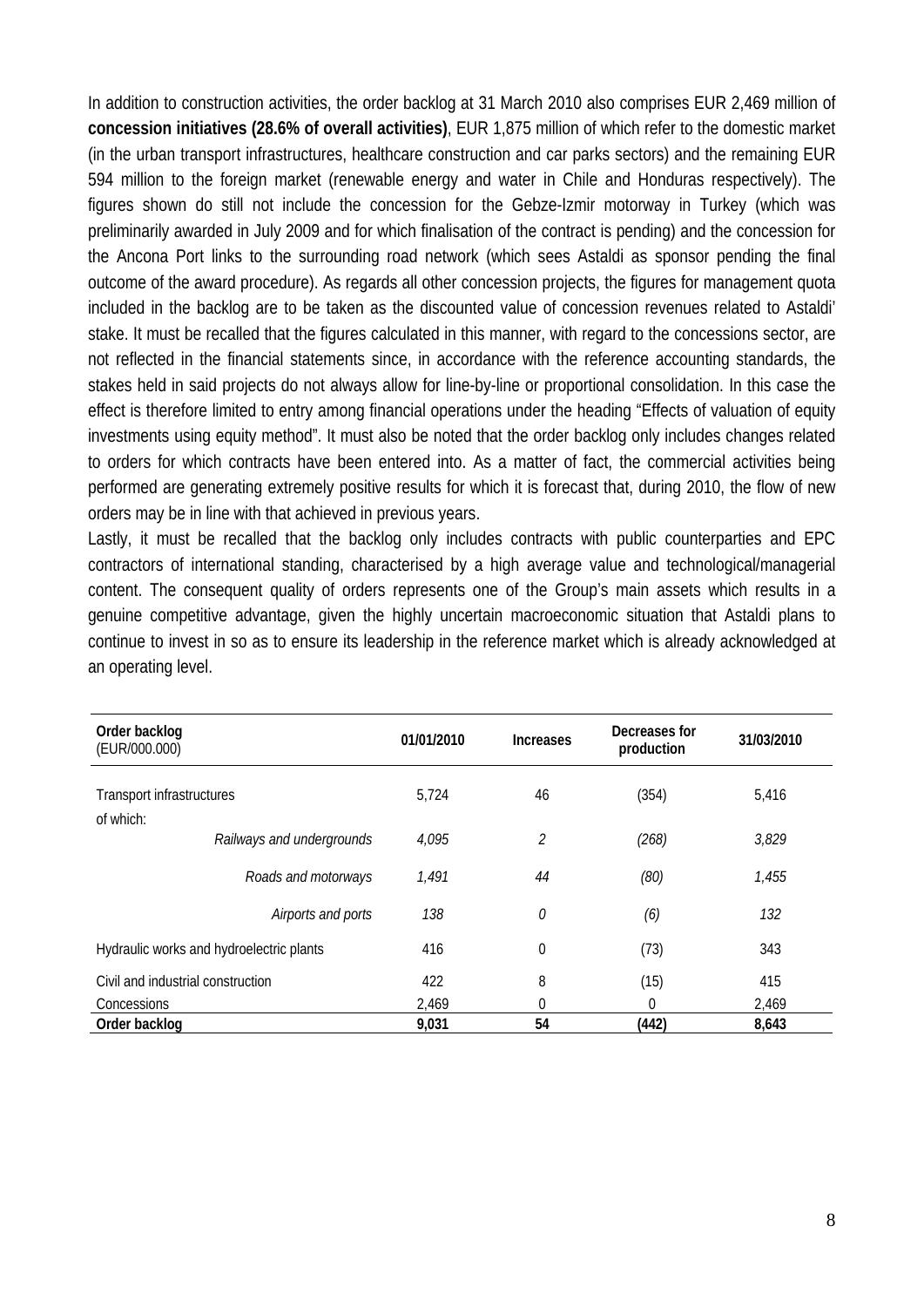#### FORESEEABLE TREND OF OPERATIONS AND SUBSEQUENT EVENTS

In addition to the changes which the new business plan will introduce with regard to the concessions sector, new interesting challenges from an operational and commercial viewpoint will be taken up over the coming months in Italy and abroad.

As regards **the construction sector**, the Group's human and industrial resources shall be focused on **performing major contracts in progress in Italy (mainly undergrounds, railways, motorways) and abroad (railways, undergrounds, energy production plants)** over the coming months. Specifically, as regards foreign activities, major efforts will be made in relation to contracts in progress in markets where traditionally present (Turkey, Eastern Europe, Algeria and America Latina), as well as recently-acquired markets in Poland, Chile and Peru, with a view to ensuring increasingly marked diversification of the risks. Indeed, the contribution to production generated by Turkey shall increase as well as that generated by Chile (to offset the already planned repositioning of activities in Venezuela) and Poland (to ensure greater diversification of activities in Eastern Europe). Astaldi Group plans to operate in all the areas where present (new and traditional), and specifically in Latin America, by establishing strategic partnerships with operators of international standing, able to ensure synergy and optimisation of employed resources, as well as even more marked diversification of the risk profile of activities.

*The Executive appointed to draft corporate accounts, Paolo Citterio, Astaldi' General Manager – Administration and Finance, hereby declares, pursuant to paragraph 2 of Art. 154-bis of the Finance Consolidation Act (TUIF) that the accounting information contained herein tallies with accounting documents, ledgers and account entries.* 

°°°

*Listed in the STAR segment of the Italian stock exchange, Astaldi Group has been active for more than 80 years, in Italy and abroad, in designing and constructing large-scale civil engineering works. The Group operates in the following areas of activity:* 

 $000$ 

- *transport infrastructures (railways, undergrounds, roads, motorways, ports, and airports);*
- *hydraulic works and energy production plants (dams, hydroelectric plants, waterworks, oil pipelines, gas pipelines, nuclear power stations and treatment plants);*
- *civil and industrial construction (hospitals, universities, airports, law courts, car parks);*
- *management under concession of works such as healthcare facilities, transport infrastructures, car parks.*

*The Group currently operates as a General Contractor capable of promoting financial aspects and coordinating all resources and skills for the optimal development and management of complex and high-value public works.* 

**For more information:** 

**Astaldi S.p.A. PMS Corporate Communications**  Tel. 06/41766389 Tel. 06/48905000 *Alessandra Onorati Giancarlo Frè Torelli* Head of External Communications and Investor Relations *Andrea Lijoi a.onorati@astaldi.com www.astaldi.it*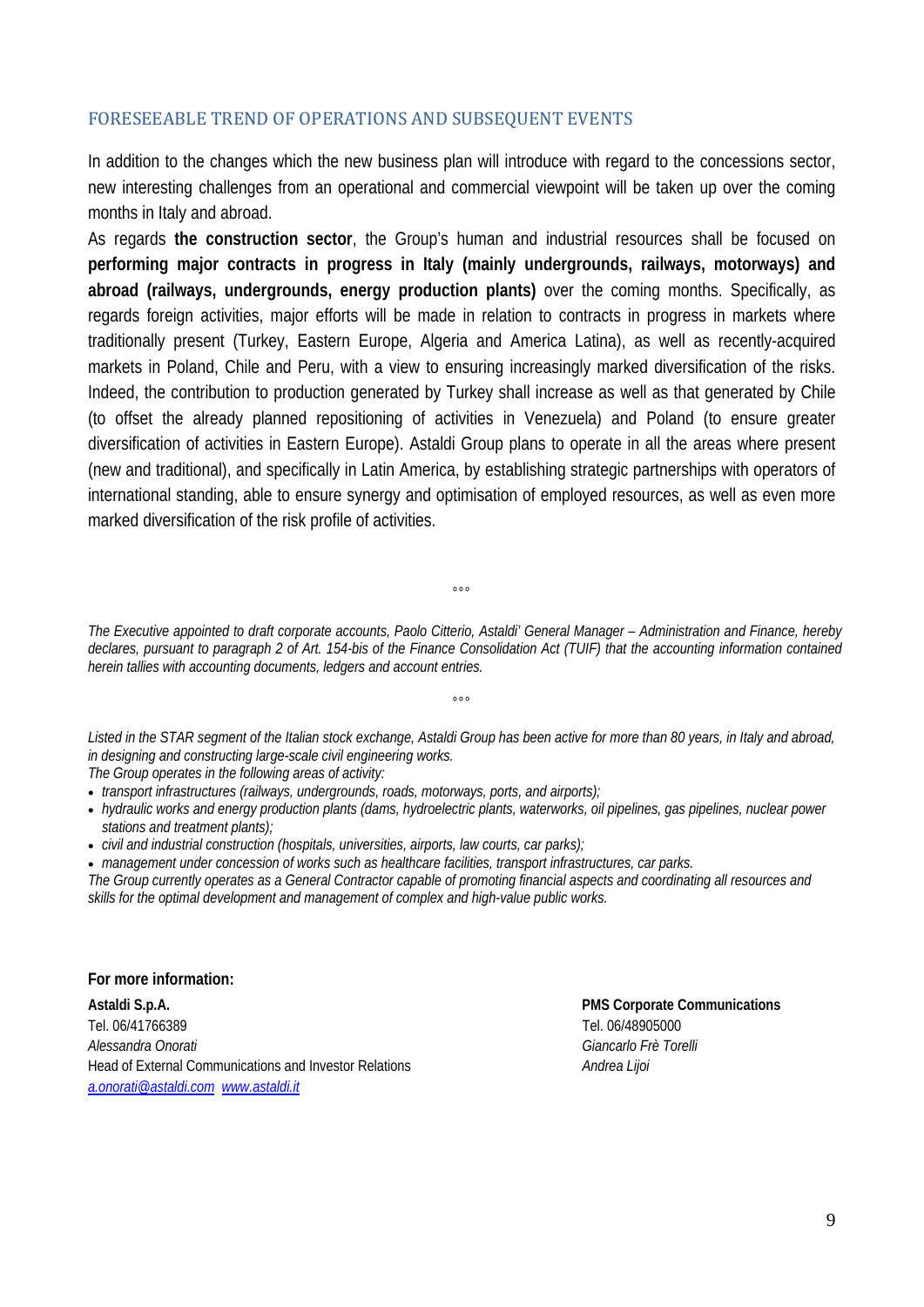# **Attachments**

# **RECLASSIFIED CONSOLIDATED INCOME STATEMENT**

| <b>EUR/000</b>                                           | 31/03/10  |          | 31/03/09   |          |
|----------------------------------------------------------|-----------|----------|------------|----------|
| Revenues                                                 | 441,810   | 95.9%    | 413,462    | 95.9%    |
| Other revenues                                           | 18,916    | 4.1%     | 17,691     | 4.1%     |
| <b>Total revenues</b>                                    | 460,726   | 100.0%   | 431,153    | 100.0%   |
| Costs of production                                      | (341,958) | $-74.2%$ | (320, 514) | $-74.3%$ |
| <b>Added value</b>                                       | 118,768   | 25.8%    | 110,639    | 25.7%    |
| Labor costs                                              | (61, 025) | $-13.2%$ | (59, 862)  | $-13.9%$ |
| Other operating costs                                    | (5, 923)  | $-1.3%$  | (3,893)    | $-0.9%$  |
| <b>EBITDA</b>                                            | 51,819    | 11.2%    | 46,883     | 10.9%    |
| Amortization                                             | (12,648)  | $-2.7%$  | (10, 242)  | $-2.4%$  |
| (Capitalization of internal costs)                       | 213       | 0.0%     | 202        | 0.0%     |
| <b>EBIT</b>                                              | 39,385    | 8.5%     | 36,844     | 8.5%     |
| Net financial charges                                    | (16, 182) | $-3.5%$  | (15,888)   | $-3.7%$  |
| Effects of evaluation of investments at equity<br>method | 716       | 0.2%     | 414        | 0.1%     |
| Profit (loss) before taxes                               | 23,919    | 5.2%     | 21,370     | 5.0%     |
| Taxes                                                    | (8,988)   | $-2.0%$  | (8, 120)   | $-1.9%$  |
| Profit (Loss) for the period                             | 14,931    | 3.2%     | 13,249     | 3.1%     |
| <b>Minorities</b>                                        | (229)     | 0.0%     | (347)      | $-0.1%$  |
| Group net income                                         | 14,702    | 3.2%     | 12,902     | 3.0%     |